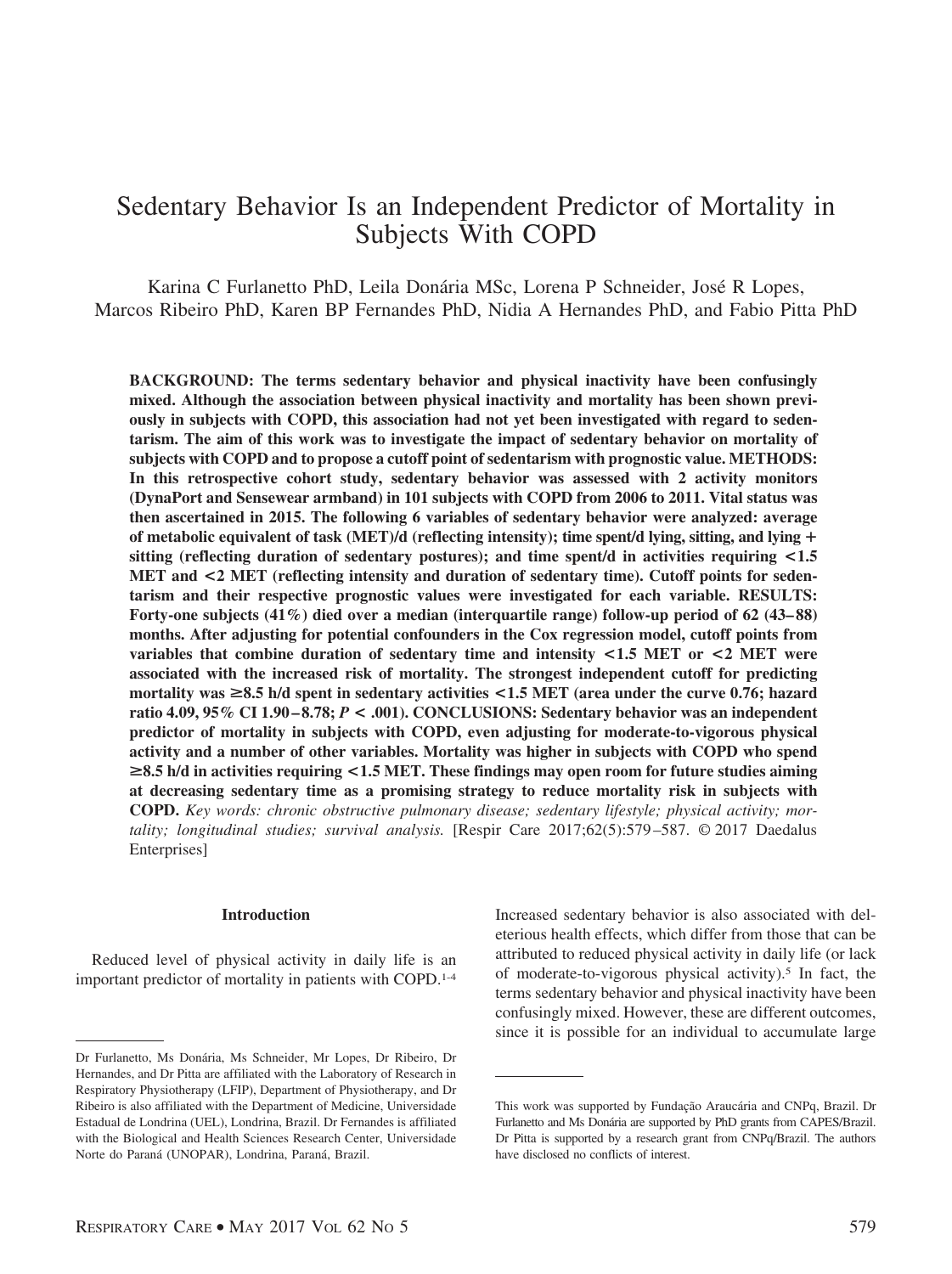amounts of both moderate-to-vigorous physical activity and sedentary behavior throughout the same day.5-8

The differentiation between these terms has recently received interest.5,7,9,10 The 2 most common definitions of sedentarism are as follows: one based solely on low intensity (activities performed at an intensity  $\leq 1.5$  metabolic equivalent of task [MET]) and another that combines low intensity  $(\leq 1.5 \text{ MET})$  with a large proportion of the day spent in the seated or reclined posture.<sup>11</sup> Common sedentary behaviors include reading, television viewing, and using a computer, among others.7 In contrast, "inactive" should be used to describe those who are performing insufficient amounts of moderate-to-vigorous physical activity,<sup>5,7,9</sup> (ie, not meeting specified physical activity guidelines, such as engaging in 30 min/day of activities  $\geq 3$ MET on 5 d/week).<sup>12</sup>

Patients with COPD typically do very little activity at moderate or vigorous intensities,<sup>7,13</sup> and sedentary behavior is predominant in their daily lives.7,14 Previous studies have shown the association between physical activity profile and mortality among many other outcomes in these subjects.<sup>1,15-17</sup> However, up to this moment, there is no study on COPD that has investigated the association between mortality and variables of sedentary behavior (instead of variables of physical activity), according to the above-mentioned definitions. In addition, there are no available cutoff points of objectively assessed variables of sedentarism that classify patients as sedentary or not as well as there are no studies investigating whether these classifications impact on mortality. Therefore, despite the wellknown links between physical activity in daily life and mortality in COPD and between sedentarism and mortality in the general population,6,18 a similar link between sedentarism and mortality has not yet been clearly described in subjects with COPD. Based on this, it was hypothesized that subjects with COPD classified as sedentary would also present a higher risk of mortality than non-sedentary subjects. To investigate this hypothesis, the aims of this study were to propose a cutoff point for sedentarism in subjects with COPD and to investigate its association with mortality.

#### DOI: 10.4187/respcare.05306

#### **Current knowledge**

The differentiation between "sedentary behavior" and "physical inactivity" has recently received interest. A sedentary lifestyle has been independently associated with mortality in the general population, regardless of physical activity level. Previous studies in subjects with COPD have shown the association between physical activity variables with mortality among many other outcomes, although the association of sedentary behavior with mortality was not yet investigated.

## **What this paper contributes to our knowledge**

Sedentary behavior was associated with mortality in subjects with COPD, even adjusting for moderate-tovigorous physical activity and a number of other variables. The study provides an analysis of the cutoff points with prognostic value to identify sedentary subjects with COPD. Avoiding long periods of sedentary behavior reduces mortality risk in subjects with COPD.

## **Methods**

## **Sample and Study Design**

This is a cohort retrospective study that used baseline data from a study previously published in this Journal by the present group.19 From May 2006 to July 2011, 102 subjects with diagnosis of COPD according to the Global Initiative for Chronic Obstructive Lung Disease (GOLD)20 gave written informed consent and were assessed at the Laboratory of Research in Respiratory Physiotherapy, State University of Londrina (Brazil). After baseline assessment, all subjects were enrolled in a prospective interventional study19 that investigated the effects of 2 different exercise programs performed during 3 months. However, in that study, no significant changes in physical activity in daily life or sedentary behavior were observed after 3 months of rehabilitation, which indicates that this cohort was not strongly influenced by the effects of pulmonary rehabilitation on physical activity in daily life, as shown previously.21 Furthermore, the groups of subjects included in the 2 different exercise programs presented similar time to death when compared with each other and also with the group of dropouts ( $P > .05$ ; data not shown), indicating that the recruitment method did not impact the results.

Inclusion criteria were: diagnosis of COPD according to the GOLD criteria,<sup>20</sup> clinical stability without infections and exacerbations within the last 3 months before the study, and an absence of severe and/or unstable cardiac disease

Dr Furlanetto presented a version of this work at the European Respiratory Society Annual Congress 2016, held September 3–7, 2016, in London, UK.

Correspondence: Fabio Pitta PhD, Departamento de Fisioterapia, CCS, Hospital Universitário de Londrina, Av. Robert Koch, 60, Vila Operaria, 86038-350, Londrina, Paraná, Brazil. E-mail: fabiopitta@uol.com.br.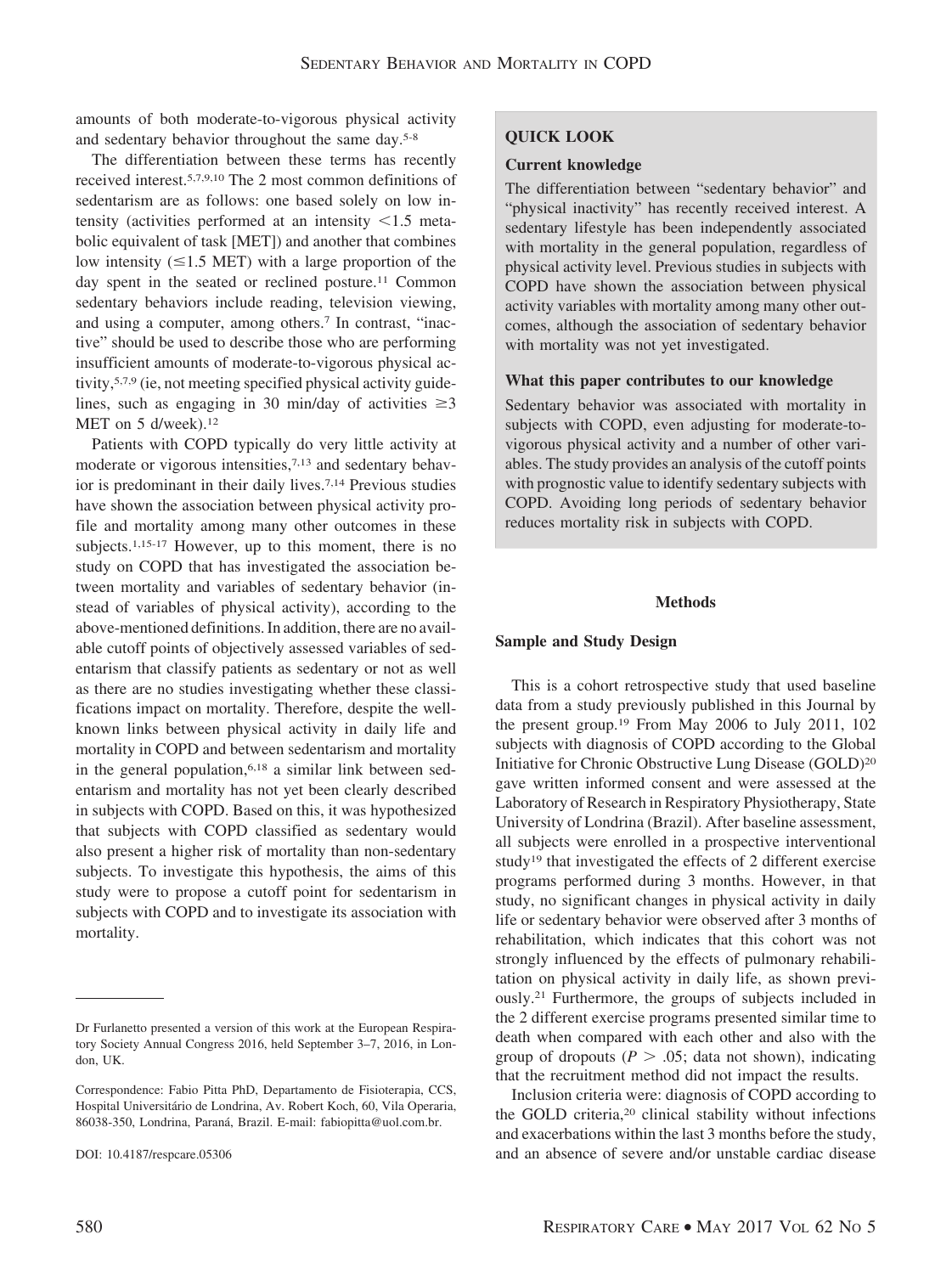and musculoskeletal comorbidity that could interfere with carrying out the proposed assessments. The exclusion criterion was the absence of available baseline data. The analysis of mortality or survival for each subject included in the previous study was performed a posteriori in August 2015, as described below. The study was approved by the institutional research ethics committee (approval 996.413).

## **Measurements**

## **Sedentary Behavior**

Sedentarism variables and time spent in moderate-tovigorous physical activity (ie,  $>3$  MET) were assessed at the study entry, when all subjects wore 2 activity monitors simultaneously over 2 weekdays (Tuesday and Wednesday) for 12 h/d. The 2-d average was used for the analysis. Reliability of this assessment period (ie, 2 d) was previously shown to be good in subjects with COPD.13,22 The 2 activity monitors were the multisensory SenseWear armband (BodyMedia, Pittsburgh, Pennsylvania), which is worn on the upper-posterior region of the right arm, and the triaxial DynaPort activity monitor (McRoberts, The Hague, The Netherlands), which is worn on the patient's waist. Both activity monitors have been validated for COPD.13,23-25

Six sedentarism variables were used in this study, and they may be divided into 3 types: (1) 3 variables reflecting time spent/d in sedentary postures (lying time/d, sitting time/d, and the sum of lying and sitting time (lying  $+$ sitting time/d)<sup>5</sup>; (2) one variable reflecting intensity of performed activities during the day (average of MET/d)<sup>26</sup>; and (3) 2 variables reflecting the combination of time and intensity (sedentary time spent/d in activities requiring  $<$  1.5 MET [time/d  $\leq$ 1.5 MET] and  $\leq$ 2 MET [time/d  $\leq$ 2 MET] [since it has been suggested that the range of sedentarism could be extended to activities  $\leq 2.0$  MET instead of 1.5 MET]27).

## **Mortality**

Vital status was ascertained by telephone contact and officially confirmed by checking the data set of the Center for Information on Mortality, which is responsible for registering all death events in the municipality. These data were collected after formal authorization from the city's Health Secretary. The date of death was recorded (when applicable), and survival time was defined as the time from the baseline assessment to the date of death or the last contact. The last day of follow-up was August 7, 2015. The outcome of this study was all-cause mortality.

## **Secondary Outcomes**

Lung function was assessed by spirometry according to international recommendations,28 and Brazilian reference values from Pereira et al<sup>29</sup> were used. Exercise capacity was evaluated by the 6-min walk test $30$  also considering the reference values from the Brazilian population.<sup>31</sup> Dyspnea during activities of daily living was assessed with the modified Medical Research Council scale.32,33 Anthropometric characteristics, such as height, weight, and subsequent calculation of the body mass index, were objectively assessed, and educational level was reported by all subjects.

## **Statistical Analysis**

The Shapiro-Wilk test was performed to analyze normality in data distribution. Results are shown as median (interquartile range) or  $n$  (%). Subjects were classified as survivors or non-survivors according to their vital status at the end of the follow-up period, and differences between groups were investigated using an unpaired *t* test, Mann-Whitney test, or chi-square test, as appropriate.

Receiver operating characteristic curves were used to determine threshold values with the best sensitivity and specificity to predict mortality. Kaplan-Meier curves with the log-rank tests were performed to analyze the differences of survival over time according to the cutoff value of each sedentarism variable. Cox's proportional-hazard regressions estimated the survival probability of each sedentarism variable (univariate) and were adjusted (multivariate) for sex, age, body mass index, educational level,  $FEV<sub>1</sub>$  (percent predicted), 6-min walk distance (percent predicted), and time spent in moderate-to-vigorous physical activity, in accordance with univariate regressions and previous studies on COPD.16,34 Estimated hazard ratio and 95% CI were calculated after stratifying for each sedentarism threshold. Skewed variables were log-transformed to normalize their distribution. Statistical analyses were carried out using SPSS 21 (SPSS, Chicago, Illinois) and GraphPad Prism 6.0 (GraphPad Software, La Jolla, California), and the significance level was set at  $P < .05$ .

### **Results**

## **Baseline Characteristics**

One subject was excluded from the study at baseline due to an incomplete daily physical activity assessment; therefore, 101 subjects with COPD were analyzed. Subject characteristics at baseline are shown in Table 1. No subject classified as GOLD I (ie,  $FEV_1 > 80\%$  predicted) was included, whereas 26% were GOLD II, 50% were GOLD III, and 24% were GOLD IV.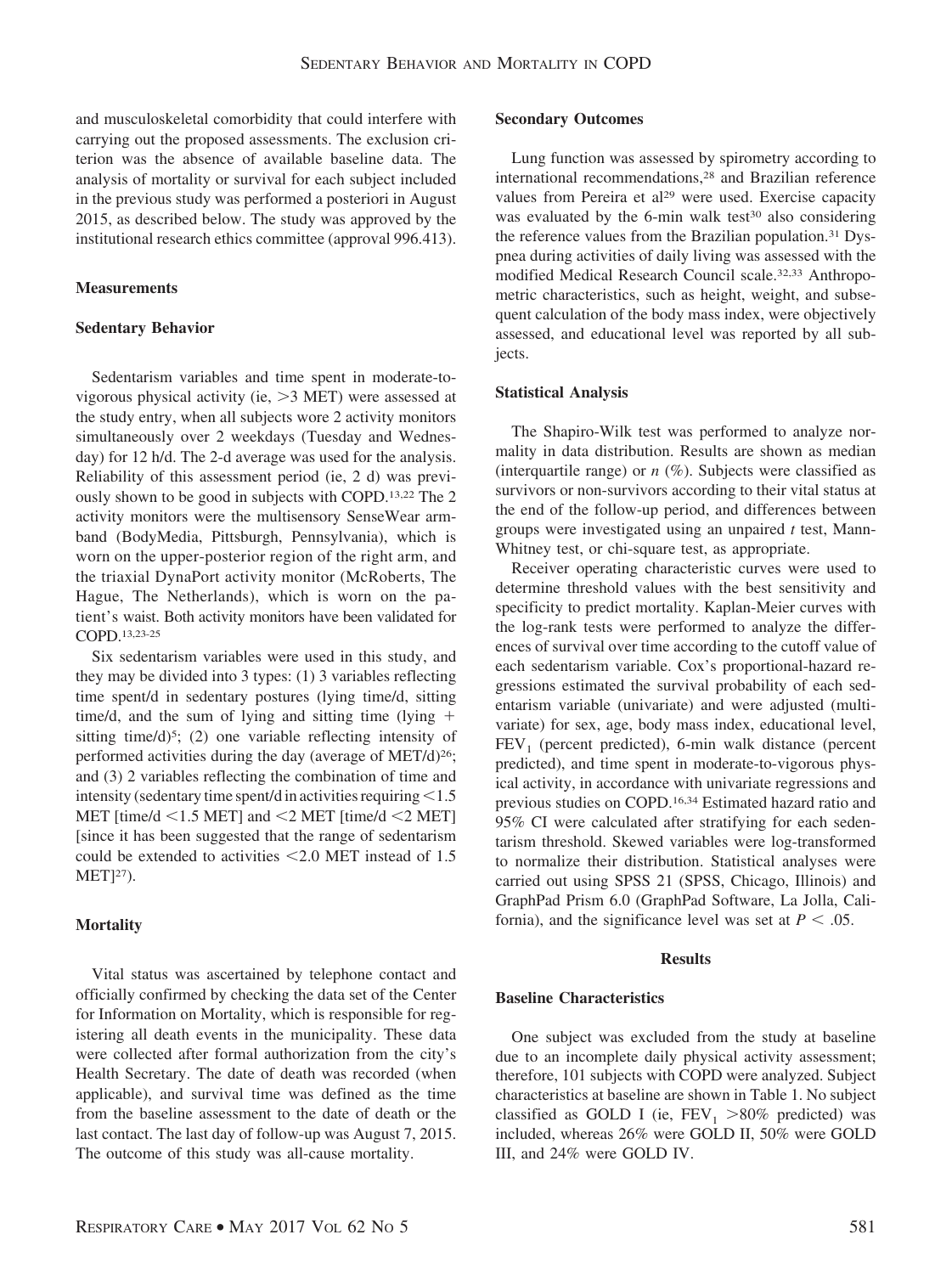| Variable                                   | All Subjects<br>$(N = 101)$ | Survivors $(n = 60)$ | Non-Survivors $(n = 41)$ | $\boldsymbol{P}$ |
|--------------------------------------------|-----------------------------|----------------------|--------------------------|------------------|
| Male sex, $n$ (%)                          | 58 (57)                     | 27(45)               | 31 (76)                  | .004             |
| Age, median (IQR) y                        | $66(60-72)$                 | $64(59-71)$          | $69(61-74)$              | .033             |
| Weight, median (IQR) kg                    | $69(55-79)$                 | $67(57-78)$          | $71(52-80)$              | .94              |
| Height, median (IQR) m                     | $1.59(1.53 - 1.67)$         | $1.58(1.53 - 1.66)$  | $1.63(1.53-1.68)$        | .38              |
| BMI, median (IQR) $kg \cdot m^{-2}$        | $26(21-31)$                 | $27(22-31)$          | $25(19-31)$              | .42              |
| $FEV_1$ , median (IQR) L                   | $0.99(0.77-1.35)$           | $1.11(0.81 - 1.47)$  | $0.88(0.69-1.14)$        | .02              |
| $FEV1$ , median (IQR) % predicted          | $41(30-50)$                 | $43(34 - 58)$        | $34(26-46)$              | .001             |
| FEV <sub>1</sub> /FVC, median (IQR)        | $51(41-65)$                 | $56(43-68)$          | $46(35-57)$              | .009             |
| 6MWD, median (IQR) m                       | 434 (385–495)               | $455(397 - 510)$     | 404 (334–455)            | .001             |
| 6MWD, median (IQR) % predicted             | $81(70-88)$                 | $85(77-95)$          | $74(61-82)$              | < 0.001          |
| mMRC $(0-4)$ , median $(IQR)$ score        | $3(2-3)$                    | $3(1-3)$             | $3(2-3)$                 | .18              |
| Low/high educational level, $n \, (\%)^*$  | 36/64 (36/64)               | 21/39 (35/65)        | 15/24 (38/62)            | .83              |
| No. of comorbidities, median (IQR)         | $2(1-3)$                    | $1(1-2)$             | $2(0-4)$                 | .35              |
| MVPA, median (IQR) h/d                     | $0.48(0.14 - 1.24)$         | $0.78(0.29 - 1.31)$  | $0.25(0.07-0.77)$        | .006             |
| Sitting time, median (IQR) h/d             | $5.28(3.95 - 6.52)$         | $5.00(3.80 - 6.44)$  | $5.82(4.29 - 6.44)$      | .15              |
| Lying time, median (IQR) h/d               | $1.72(0.56-2.97)$           | $1.29(0.41 - 2.97)$  | $1.96(0.81 - 3.05)$      | .21              |
| Lying $+$ sitting time, median (IQR) $h/d$ | $7.52(5.63 - 8.65)$         | $7.10(5.12 - 8.35)$  | $8.02(5.98 - 9.19)$      | .037             |
| $ST/d < 1.5$ MET, median (IQR) h/d         | $8.21(6.39-10.49)$          | $7.21(5.69 - 8.35)$  | $8.99(8.04 - 10.18)$     | < .001           |
| $ST/d < 2MET$ , median (IOR) h/d           | $9.33(7.90-10.49)$          | $8.94(7.41 - 9.94)$  | $10.28(8.80 - 11.40)$    | .003             |
| Average of MET, median (IQR) MET/d         | $1.45(1.2-1.8)$             | $1.3(1.1-1.6)$       | $1.6(1.3-2.0)$           | .003             |

A Mann-Whitney test or independent *t* test was used according to distribution of the data that were used.

\* Low educational level illiterate or only primary school; high educational level complete high school; 2 subjects with missing data.

 $IQR = interquartile range$ 

 $BMI = body$  mass index

 $6MWD = 6$ -min walk distance

 $mMRC$  = modified Medical Research Council scale

 $MVPA = time spent/d in moderate-to-vigorous physical activity (>3 metabolic equivalents of task)$ 

 $MET = metabolic equivalent of task$ 

 $ST/d < 1.5$  MET = time spent/d in sedentary activities requiring  $< 1.5$  metabolic equivalents of task

 $ST/d < 2$  MET = time spent/d in sedentary activities requiring  $\leq 2$  metabolic equivalents of task

Absolute values of moderate-to-vigorous physical activity were significantly correlated with 5 variables reflecting sedentary behavior, as follows: lying time  $(r = -0.48)$ , lying + sitting time  $(r = -0.38)$ , time/d  $<$ 1.5 MET (r = -0.74), time/d  $<$ 2 MET (r = -0.84), and average of MET ( $r = 0.80$ ). There was no correlation between moderate-to-vigorous physical activity and sitting time ( $r = -0.07$ ).

## **Survivors and Non-Survivors**

There was no loss of data from any subject in the follow-up analysis. Forty-one of the subjects (41%) died over a median (interquartile range) follow-up period of 62 (43– 88) months. Table 1 also compares the characteristics of survivors and non-survivors. Subjects who died were predominantly male and older and presented worse lung function, exercise capacity, and moderate-to-vigorous physical activity level, although with similar educational level, number of comorbidities, and dyspnea sensation during daily life. In addition, subjects who died spent more time in

sedentary activities than survivors, as identified by 4 variables: lying  $+$  sitting time/d, time/d  $\leq$ 1.5 MET; time/d  $\leq$  2 MET, and the average of MET/d ( $P \leq .05$  for all). The same variables were associated with mortality in the univariate Cox regression model ( $P < .05$  for all). The percentage of subjects who reported at least one comorbidity was similar in both groups (80% from group survivors and 74% from group non-survivors,  $P = .60$ ). There were no between-group differences concerning each related comorbidity, such as arthritis, stable heart diseases, hypertension, diabetes, osteoporosis, or thyroid or vascular diseases  $(P > .05$  for all).

# **Sedentarism Cutoff Points and Mortality**

Table 2 presents the best threshold values of the 6 sedentarism variables to predict mortality in subjects with COPD over the follow-up period. The highest value of area under the curve was found for time/d  $\leq 1.5$  MET (0.76). Five of those 6 variables present the range within no or poor discrimination, with low sensitivity and spec-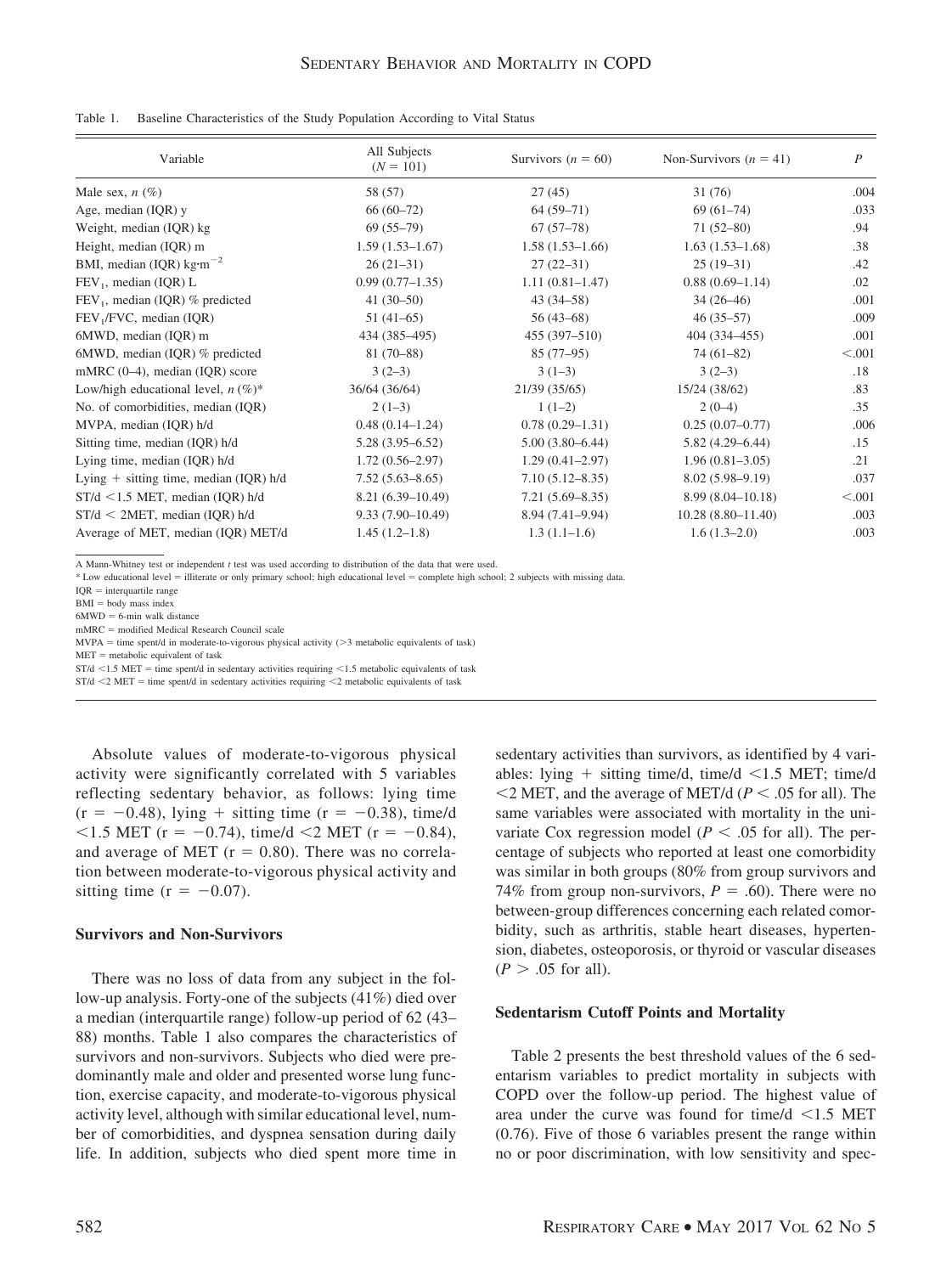| Sedentarism Variable     | <b>AUC</b> | Sensitivity $(\% )$ | Specificty $(\% )$ | Likelihood Ratio | <b>Best Cutoff</b> |
|--------------------------|------------|---------------------|--------------------|------------------|--------------------|
| Sitting time/d           | 0.58       | 61                  | 62                 | 1.69             | $\geq$ 5 h 20 min  |
| Lying time/d             | 0.57       | 66                  | 52                 | 1.36             | $\geq$ 1 h 20 min  |
| Lying $+$ sitting time/d | 0.63       | 54                  | 72                 | 1.89             | $\geq 8$           |
| $ST/d < 1.5$ MET         | 0.76       | 84                  | 65                 | 2.39             | $\geq 8.5$ h       |
| $ST/d < 2$ MET           | 0.69       | 74                  | 61                 | 1.88             | $\geq 9 h$         |
| Average of MET/d         | 0.67       | 64                  | 73                 | 2.40             | $\leq$ 1.5 MET     |

Table 2. Sedentarism Cutoff Points for the Prediction of Mortality

Prediction of mortality was during a median (interquartile range) of 62 (43–88) months of follow-up.

 $AUC =$  area under the curve; receiver operating characteristic curve analysis

 $ST/d < 1.5$  MET = time spent/d in sedentary activities requiring  $< 1.5$  metabolic equivalents of task

 $ST/d < 2$  MET = time spent/d in sedentary activities requiring  $\leq 2$  metabolic equivalents of task

 $MET = metabolic equivalent of task$ 

ificity, which means that only time/ $d < 1.5$  MET presented acceptable discrimination.

Figure 1 shows the Kaplan-Meier curves with each logrank test comparison. The negative impact of sedentarism was presented in 5 of the survival curves according to the identified cutoff points. Time to death (or time of survival) was shorter in more sedentary subjects ( $\geq$ 5 h 20 min of sitting time/d;  $\geq 8$  h of lying + sitting time/d;  $\geq 8.5$  h of time/d  $\leq$  1.5 MET;  $\geq$ 9 h of time/d  $\leq$ 2 MET; and average of MET  $\leq$  1.5 MET/d (*P* < .05 for all).

The Cox regression models according to the proposed cutoff values showed that significant hazard ratios in the univariate survival analysis (Table 3) were observed for the same 5 variables with shorter time to death (Fig. 1)  $(P < .05$  for all). After adjusting for all relevant confounders, only 2 threshold values of sedentarism variables were significant (Table 2). The strongest independent cutoff for predicting mortality was  $\geq 8.5$  h/d spent in sedentary activities -1.5 MET. Furthermore, univariate analysis showed that each  $h/d$  spent  $\leq 1.5$  MET increases mortality risk by 42% (hazard ratio 1.42, 95% CI 1.15–1.76,  $P = .001$ ; however, this analysis was not significant in the adjusted model.

### **Discussion**

The present study was the first to propose a cutoff point of objectively measured time spent in sedentary behavior in subjects with COPD and to investigate its association with mortality. It was found that mortality risk in subjects with COPD was 4.09 times higher in those subjects who spent  $\geq$ 8.5 h/d in activities requiring  $\leq$ 1.5 MET. It should be highlighted that there are available cutoff values to identify sedentary behavior in the general population that are based on subjective variables, such as self-reported time spent watching television.<sup>5,27</sup> However, objective measures allow for more robust assessments of sedentarism variables in comparison with self-reported methods.7,10

Waschki et al<sup>2</sup> found that objectively measured physical activity is the strongest predictor of all-cause mortality in subjects with COPD using the physical activity level of 1.70 to define an active person, between 1.40 and 1.69 to define a sedentary person, and  $\leq 1.40$  to define a very inactive person. Additionally, Garcia-Rio et al<sup>3</sup> classified subjects with COPD according to the quartiles of vector magnitude units (ie, quartile  $1: \leq 130$  vector magnitude units; quartile 2: 130 –200 vector magnitude units; quartile 3: 200-270 vector magnitude units; quartile  $4 > 270$  vector magnitude units) and concluded that daily physical activity reduction was also associated with a higher mortality risk. Although these studies present undisputed relevance, conceptualizing sedentary behavior as distinct from lack of physical activity is important to avoid confusion and differentiate deleterious effects from subjects physically inactive from those with a sedentary lifestyle. In fact, individuals can achieve high levels of moderate-to-vigorous physical activity and still present high levels of sedentary behavior.<sup>5</sup>

A recent study35 examined the association between selfreported average time of television viewing duration/d and COPD-related mortality. After a follow-up of 19 y, the study found that men who watched television for  $>4$  h/d were more likely to die of COPD than those who watched television for  $\leq$ 2 h/d (hazard ratio 1.63, 95% CI 1.04– 2.55).35 By providing objective measurement instead of self-reported methods, the present study confirmed that time to death is shorter in those subjects who spent more time in sedentary postures (ie, sitting or lying  $+$  sitting) despite the poor discriminative power of these cutoff points. Furthermore, also by using an objective assessment, Hartman et al<sup>17</sup> showed that longer sitting time in daily life is associated with a higher number of COPD exacerbations. The adjusted predictive value of sitting time/d for mortality in the present study was not significant as it was for time/ $d$  <1.5 MET or <2 MET. This indicates that activity intensity is also a key point for higher risk of death in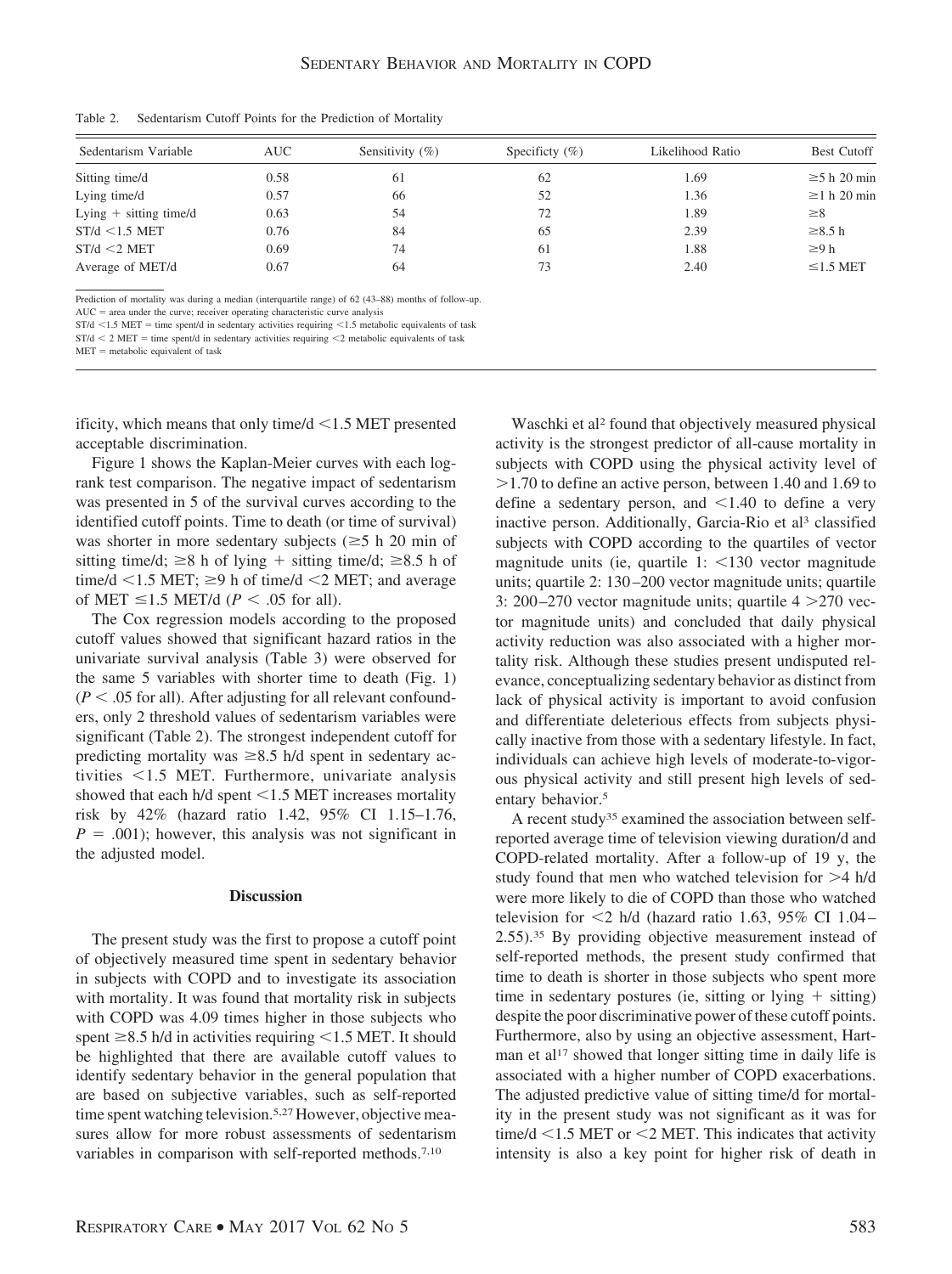

Fig. 1. Kaplan-Meier figure of cumulative survival with the log-rank test of the variables separated according to the sedentarism cutoff points. A:  $\geq$  5 h 20 min/d of sitting time; B:  $\geq$  1 h 20 min/d of lying time; C:  $\geq$  8 h/d of lying + sitting time; D:  $\geq$  8.5 h/day of time spent in sedentary activities <1.5 MET; E: ≥9 h/d of time spent in sedentary activities <2 MET; F: Average of MET <1.5 MET/d. Log-rank tests were performed to compare time to death. ST <2 MET = time spent/d in sedentary activities requiring <2 MET. MET = metabolic equivalent of task.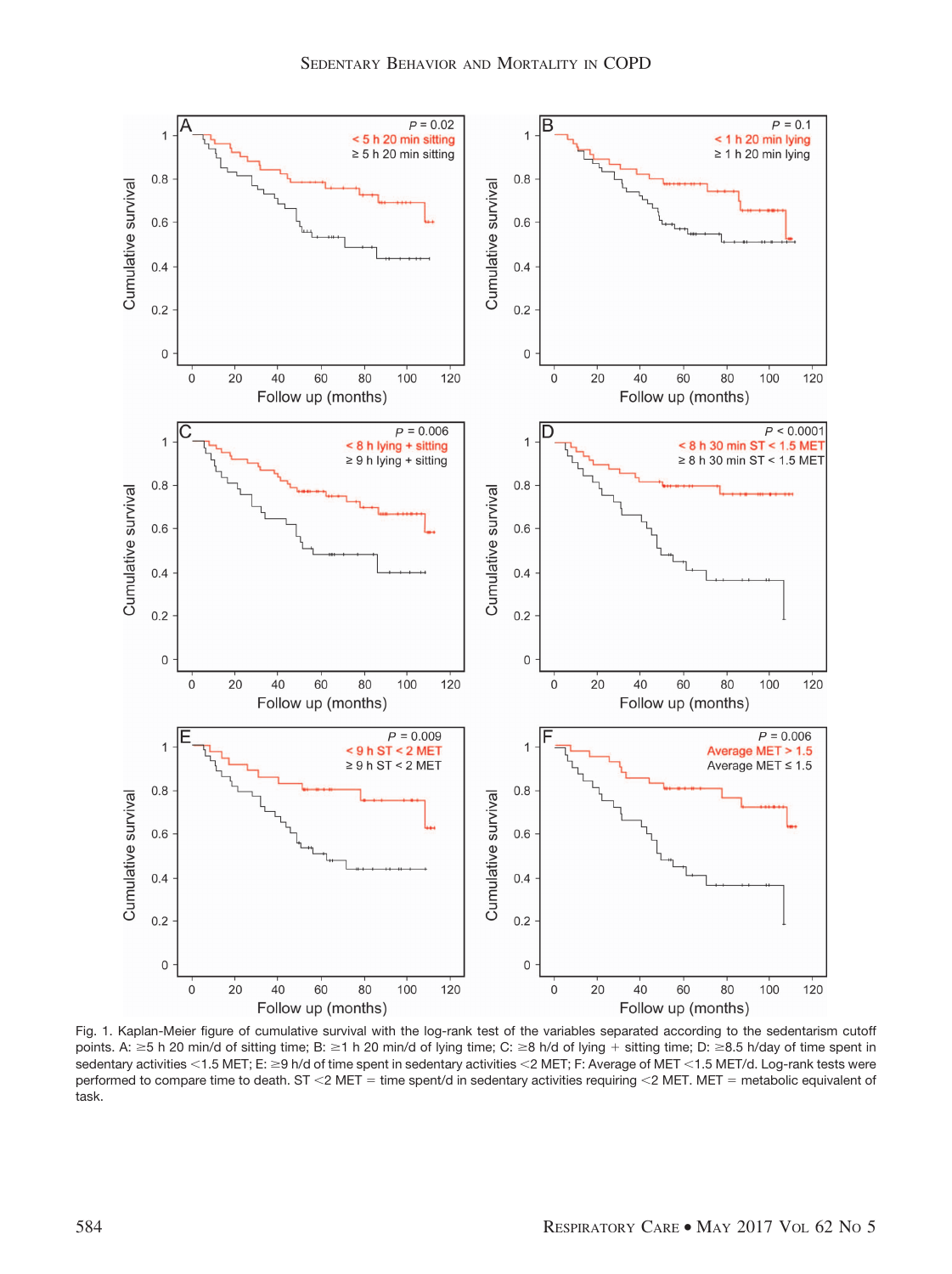| Sedentarism Variables                               | Unadjusted HR (95% CI) | D    | Adjusted HR (95%CI) |         |
|-----------------------------------------------------|------------------------|------|---------------------|---------|
| Sitting time $(\geq 5 \text{ h } 20 \text{ min/d})$ | $2.21(1.15-4.25)$      | .02  | $1.82(0.80-4.17)$   | .16     |
| Lying time/d $(\geq 1 h 20 min/d)$                  | $1.72(0.89 - 3.32)$    | .10  | $1.48(0.62 - 3.53)$ | .38     |
| Lying + sitting time/d $(\geq 8 \text{ h/d})$       | $2.37(1.26 - 4.47)$    | .008 | $1.92(0.86-4.28)$   | .11     |
| $ST/d < 1.5$ MET ( $\geq 8.5$ h/d)                  | $3.66(1.76 - 7.61)$    | .001 | $4.09(1.90 - 8.78)$ | < 0.001 |
| $ST/d \leq 2$ MET ( $\geq 9$ h/d)                   | $2.74(1.25 - 6.01)$    | .01  | $3.11(1.38 - 7.01)$ | .006    |
| Average of MET $(\leq 1.5 \text{ MET/d})$           | $2.61(1.28 - 5.31)$    | .008 | $1.74(0.53 - 5.68)$ | .36     |

Table 3. Prognostic Values for Mortality of Six Sedentarism Cutoff Points by Cox Proportional Models

Univariate analysis (unadjusted) and multivariate analyses (adjusted) were used. Cox regressions were adjusted for sex, age, body mass index, educational level, lung function, functional exercise capacity, and moderate-to-vigorous physical activity.

 $HR =$  hazard ratio

 $ST/d < 1.5$  MET = time spent/d in sedentary activities requiring  $< 1.5$  metabolic equivalents of task

 $ST/d < 2$  MET = time spent/d in sedentary activities requiring  $< 2$  metabolic equivalents of task  $MET = metabolic equivalent of task$ 

COPD. The present results point out that the combination of time (duration) of sedentarism and very low intensity of activities (as in time/ $d \le 1.5$  MET or  $\le 2$  MET) may be a more relevant outcome as a prognostic factor than only time spent sitting/d. This is in line with the study by Donaire-Gonzalez et al,<sup>36</sup> which recently suggested that benefits of physical activity on COPD hospitalization also depend on intensity. Future studies with larger samples may provide a more in-depth investigation of the role of sitting time/d by itself as a prognostic factor for mortality in subjects with COPD, as observed in the general population.<sup>5,6,8,27</sup>

Despite the low area under the curve value, the cutoff point of average MET/d with the best sensitivity and specificity values for mortality in the present study was 1.5 MET/d, exactly the same threshold of intensity present in the definition of the term sedentarism.11 The threshold of 2 MET as the lower limit for light activity has been used previously in subjects with COPD,<sup>37</sup> since 2 MET is the minimum intensity associated with activities performed in the upright posture, such as folding clothes or preparing a meal.26 Moreover, a study examining the use of the 1.5 MET threshold in the definition of sedentary behavior in adults against indirect calorimetry concluded that some common sitting behaviors appeared to have an MET level above this threshold.38 These findings have specific relevance to the current definition of sedentary behavior and suggest that common sitting activities, such as typing (eg, working in a computer), are actually defined as non-sedentary in a large proportion of the population.38 Although it has been shown that there is influence of the use of different activity thresholds in subjects with COPD,<sup>22</sup> this issue was not yet investigated in depth.

A previous study has shown that sedentary time of subjects with COPD was significantly and positively associated with metabolic risk factors, such as waist circumference and glucose levels.39 Surprisingly, we could not find any study investigating the prognostic value of mortality using 1.5 MET intensity as a threshold for sedentarism.

This might have happened because the focus of the studies has instead been on physical activity/inactivity and not on sedentarism. Future research may focus on confirming this for different stages of disease severity.

In the present study, lying time had no influence on mortality when analyzed solely (Table 3). This was not surprising, since there was no difference in lying time/d between survivors and non-survivors (Table 1). A recent review about the use of time in daily life by subjects with COPD14 found a median of time spent lying of 88 min/d, therefore very close to our cutoff point of 80 min/d. Perhaps a discriminative cutoff point for lying time was not detected in the present sample. Additionally, it might be that this variable is not capable of discriminating its influence on mortality when analyzed separately, and this hypothesis is reinforced by its low specificity value (ie, 52%; Table 2), the lowest among the 6 studied variables.

Despite this study presenting some strengths, such as the clinical relevance and the addition of novel information to the literature, it also shows some limitations, such as the lack of assessment of bouts of sedentary time. Various studies in the general population have emphasized the importance of interrupting continuous periods of sedentary time,  $8,27,40$  and this analysis would certainly also be interesting for subjects with COPD. Further, the best cutoff point suggested of 8.5 h/d spent  $\leq$ 1.5 MET matches with approximately 70% of wearing time; therefore, the applicability of the proposed cutoff points of sedentarism and each respective proportion of wearing time must be tested in other populations with different wearing times of the activity monitors. Moreover, perhaps the relatively small sample size of the study underpowered the comparison analysis of comorbidities between survivors and non-survivors. Unfortunately, it was not possible to identify whether more severe (ie, life-threatening) comorbidities were more prevalent among non-survivors in this sample. Future prospective studies with larger samples are encouraged to investigate sedentary behavior in depth as well as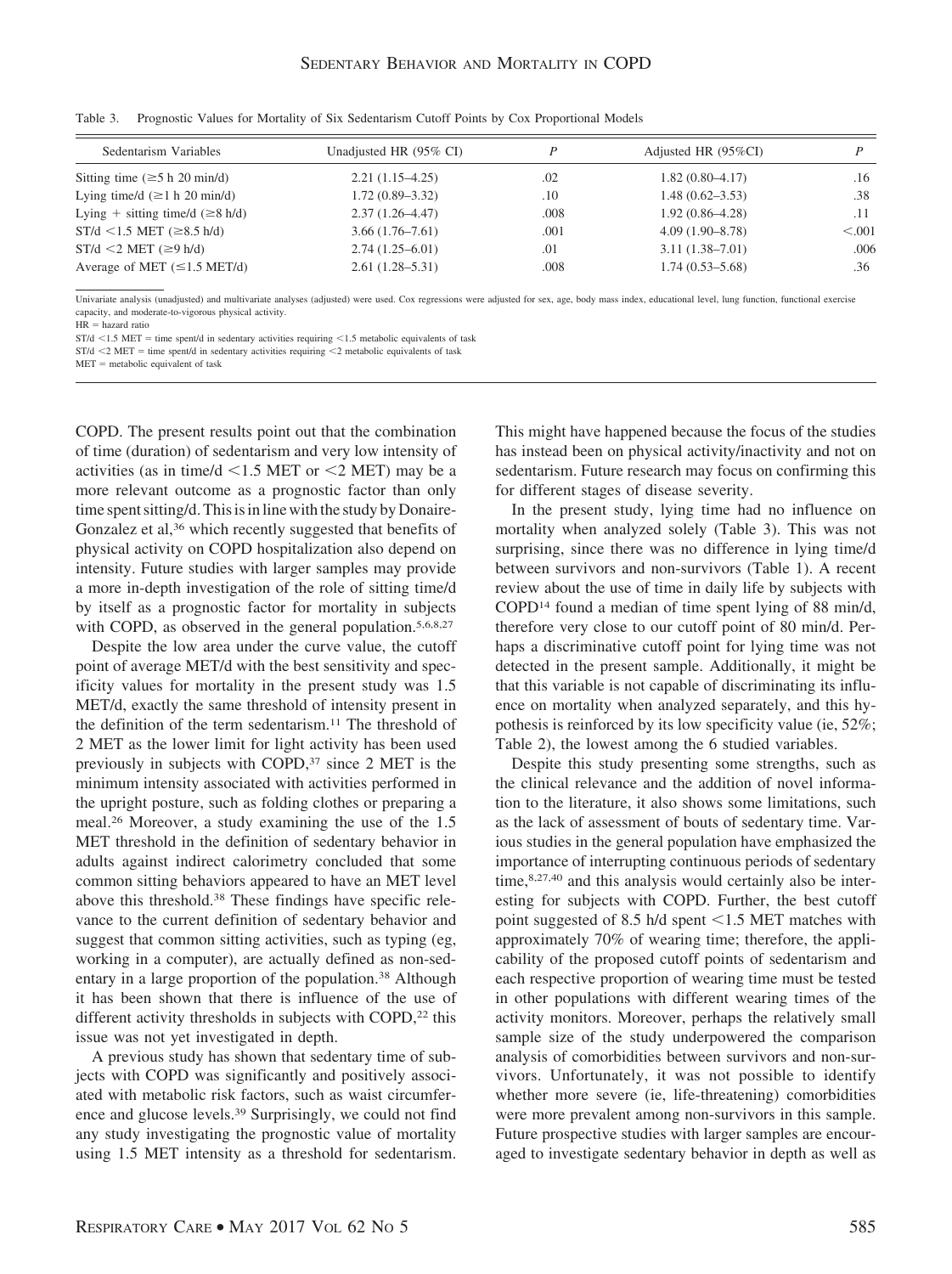to better investigate its association with comorbities, since comorbidities commonly impact physical activity variables in COPD.41

## **Conclusion**

Sedentary behavior is an independent predictor of mortality in subjects with COPD, even adjusting for moderateto-vigorous physical activity and a number of other variables. Cutoff points from variables that combine duration of sedentary time and intensity  $\leq 1.5$  MET or  $\leq 2$  MET were associated with increased risk of mortality. Sedentary patients with increased risk of mortality can be identified by spending  $\geq 8.5$  h/d (or equivalent to  $\geq 70\%$  of the objective monitoring wearing time, in the case of this study) in sedentary activities requiring  $\leq 1.5$  MET. These findings may open room for future studies aiming at decreasing sedentary time as a promising strategy to reduce mortality risk in patients with COPD.

#### **ACKNOWLEDGMENTS**

We are grateful to the colleagues from the Laboratory of Research in Respiratory Physiotherapy and to the employees and management from the Center of Information on Mortality and the Health Secretary of Londrina for contributing to data collection.

#### **REFERENCES**

- 1. Gimeno-Santos E, Frei A, Steurer-Stey C, de Batlle J, Rabinovich RA, Raste Y, et al. Determinants and outcomes of physical activity in patients with COPD: a systematic review. Thorax 2014;69(8):731- 739.
- 2. Waschki B, Kirsten A, Holz O, Müller KC, Meyer T, Watz H, et al. Physical activity is the strongest predictor of all-cause mortality in patients with COPD: a prospective cohort study. Chest 2011;140(2): 331-342.
- 3. Garcia-Rio F, Rojo B, Casitas R, Lores V, Madero R, Romero D, et al. Prognostic value of the objective measurement of daily physical activity in patients with COPD. Chest 2012;142(2):338-346.
- 4. Vaes AW, Garcia-Aymerich J, Marott JL, Benet M, Groenen MT, Schnohr P, et al. Changes in physical activity and all-cause mortality in COPD. Eur Respir J 2014;44(5):1199-1209.
- 5. Tremblay MS, Colley RC, Saunders TJ, Healy GN, Owen N. Physiological and health implications of a sedentary lifestyle. Appl Physiol Nutr Metab 2010;35(6):725-740.
- 6. Katzmarzyk PT, Church TS, Craig CL, Bouchard C. Sitting time and mortality from all causes, cardiovascular disease, and cancer. Med Sci Sports Exerc 2009;41(5):998-1005.
- 7. Hill K, Gardiner PA, Cavalheri V, Jenkins SC, Healy GN. Physical activity and sedentary behaviour: applying lessons to chronic obstructive pulmonary disease. Intern Med J 2015;45(5):474-482.
- 8. Owen N, Healy GN, Matthews CE, Dunstan DW. Too much sitting: the population health science of sedentary behavior. Exerc Sport Sci Rev 2010;38(3):105-113.
- 9. Sedentary Behaviour Research Network. Letter to the editor: standardized use of the terms "sedentary" and "sedentary behaviours". Appl Physiol Nutr Metab 2012;37(3):540-542.
- 10. Cavalheri V, Straker L, Gucciardi DF, Gardiner PA, Hill K. Changing physical activity and sedentary behaviour in people with COPD. Respirology 2016;21(3):419-426.
- 11. Gibbs BB, Hergenroeder AL, Katzmarzyk PT, Lee IM, Jakicic JM. Definition, measurement, and health risks associated with sedentary behavior. Med Sci Sports Exerc 2015;47(6):1295-1300.
- 12. Garber CE, Blissmer B, Deschenes MR, Franklin BA, Lamonte MJ, Lee IM, et al. American College of Sports Medicine position stand: quantity and quality of exercise for developing and maintaining cardiorespiratory, musculoskeletal, and neuromotor fitness in apparently healthy adults: guidance for prescribing exercise. Med Sci Sports Exerc 2011;43(7):1334-1359.
- 13. Pitta F, Troosters T, Spruit MA, Probst VS, Decramer M, Gosselink R. Characteristics of physical activities in daily life in chronic obstructive pulmonary disease. Am J Respir Crit Care Med 2005;171(9): 972-977.
- 14. Hunt T, Madigan S, Williams MT, Olds TS. Use of time in people with chronic obstructive pulmonary disease: a systematic review. Int J Chron Obstruct Pulmon Dis 2014;9:1377-1388.
- 15. Andrianopoulos V, Wouters EF, Pinto-Plata VM, Vanfleteren LE, Bakke PS, Franssen FM, et al. Prognostic value of variables derived from the six-minute walk test in patients with COPD: results from the ECLIPSE study. Respir Med 2015;109(9):1138-1146.
- 16. Watz H, Pitta F, Rochester CL, Garcia-Aymerich J, ZuWallack R, Troosters T, et al. An official European Respiratory Society statement on physical activity in COPD. Eur Respir J 2014;44(6):1521- 1537.
- 17. Hartman JE, Boezen HM, de Greef MH, Ten Hacken NH. Physical and psychosocial factors associated with physical activity in patients with chronic obstructive pulmonary disease. Arch Phys Med Rehabil 2013;94(12):2396-2402.e7.
- 18. Biswas A, Oh PI, Faulkner GE, Bajaj RR, Silver MA, Mitchell MS, Alter DA. Sedentary time and its association with risk for disease incidence, mortality, and hospitalization in adults: a systematic review and meta-analysis. Ann Intern Med 2015;162(2):123-132.
- 19. Probst VS, Kovelis D, Hernandes NA, Camillo CA, Cavalheri V, Pitta F. Effects of 2 exercise training programs on physical activity in daily life in patients with COPD. Respir Care 2011;56(11):1799- 1807.
- 20. Global Strategy for the Diagnosis, Management, and Prevention of Chronic Obstructive Pulmonary Disease. Updated 2016. Available from: www.goldcopd.org. *Accessed February 10, 2016*.
- 21. Cindy Ng LW, Mackney J, Jenkins S, Hill K. Does exercise training change physical activity in people with COPD? A systematic review and meta-analysis. Chron Respir Dis 2012;9(1):17-26.
- 22. Demeyer H, Burtin C, Van Remoortel H, Hornikx M, Langer D, Decramer M, et al. Standardizing the analysis of physical activity in patients with COPD following a pulmonary rehabilitation program. Chest 2014;146(2):318-327.
- 23. Rabinovich RA, Louvaris Z, Raste Y, Langer D, Van Remoortel H, Giavedoni S, et al. Validity of physical activity monitors during daily life in patients with COPD. Eur Respir J 2013;42(5):1205-1215.
- 24. Cavalheri V, Donária L, Ferreira T, Finatti M, Camillo CA, Cipulo Ramos EM, Pitta F. Energy expenditure during daily activities as measured by two motion sensors in patients with COPD. Respir Med 2011;105(6):922-929.
- 25. Hill K, Dolmage TE, Woon L, Goldstein R, Brooks D. Measurement properties of the SenseWear armband in adults with chronic obstructive pulmonary disease. Thorax 2010;65(6):486-491.
- 26. Ainsworth BE, Haskell WL, Herrmann SD, Meckes N, Bassett DR, Jr., Tudor-Locke C, et al. 2011 compendium of physical activities: a second update of codes and MET values. Med Sci Sports Exerc 2011;43(8):1575-1581.
- 27. Ford ES, Caspersen CJ. Sedentary behaviour and cardiovascular disease: a review of prospective studies. Int J Epidemiol 2012;41(5): 1338-1353.